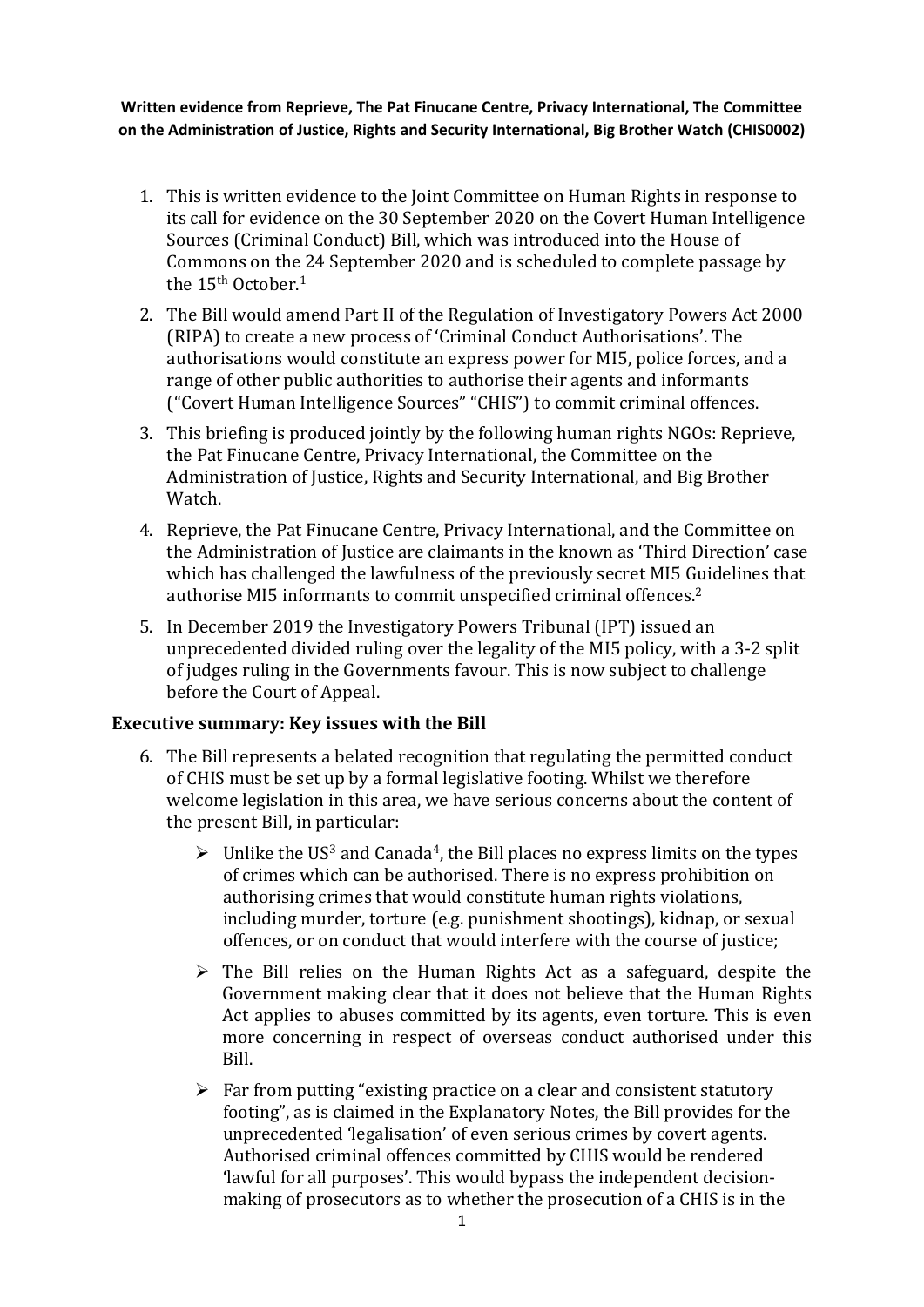'public interest'. This in particular would roll back key reforms of the Northern Ireland peace process.

- $\triangleright$  The arrangements for authorisation oversight and post-operational accountability are weaker than those for phone tapping or searches by law enforcement, despite involving potentially far more harmful conduct.
- $\triangleright$  The Bill also bars survivors of abuses, such as the victims of the 'Spy Cops' scandal, from seeking redress through the courts, by protecting those who commit authorised crimes from civil liability forever.

## **The Bill places no express limits on crimes that constitute human rights violations – even torture, murder, or sexual violence**

- 7. The Bill would insert a new section 29B into RIPA to provide for CHIS criminal conduct authorisations (CCAs). The criteria for such authorisations contain no express limits as to which crimes can be committed – not even murder, torture, or sexual violence.
- 8. Rather, the test introduced is that the authorising officers themselves need only to 'believe' that the conduct is proportionate, that it is 'necessary' on one of three broadly drafted grounds<sup>5</sup>, and that it meets requirements that might possibly be imposed by order by the Secretary of State. The Authorising Officer is also only to 'take into account' whether the objective sought could be achieved other than through authorising crime.
- 9. There is also no express prohibition on the powers in the Bill being used to authorise children to commit serious crimes as CHIS.
- 10. In November 2019, Lord Evans a former Director General of MI5 when asked in a BBC interview in the run up to the Third Direction case, whether limitations existed on the present MI5 guidelines on informant criminality appeared to suggest that there were none. When asked whether the policy would permit MI5 agents to engage in 'punishment beatings', for example, he stated "It's not possible for that happen without…[pause] …there are no specific rules on exactly which crimes".<sup>6</sup>
- 11. The particular experience of the consequences of using paramilitary informants outside of the law during the Northern Ireland conflict becomes relevant here. Security force intelligence practices of tolerating, facilitating, and even directing serious crimes by informants fuelled the conflict, damaged the rule of law, and have left a poisoned legacy to this day.
- 12. In 1989, Belfast lawyer Pat Finucane was shot fourteen times as he sat down to dinner with his family. It emerged that the Loyalist group responsible had been infiltrated by British intelligence, with the Army inserting a covert agent into the loyalist paramilitary Ulster Defence Association in the 1980s. Following a review of the killing in 2012, then-Prime Minister David Cameron admitted there had been "shocking levels of state collusion" in Mr. Finucane's murder.<sup>7</sup>
- 13. Claims as to the value of these agents were contradicted by subsequent investigations, finding that agents "had not generally saved lives". <sup>8</sup> Official investigations have also found that the use of informants outside of the law "needlessly intensified and prolonged" the conflict.<sup>9</sup>
- 14. Further, the ongoing 'Spy Cops' scandal has revealed reportedly widespread involvement of police officers committing very serious sexual assaults as part of their undercover work, and subsequent investigations have found that these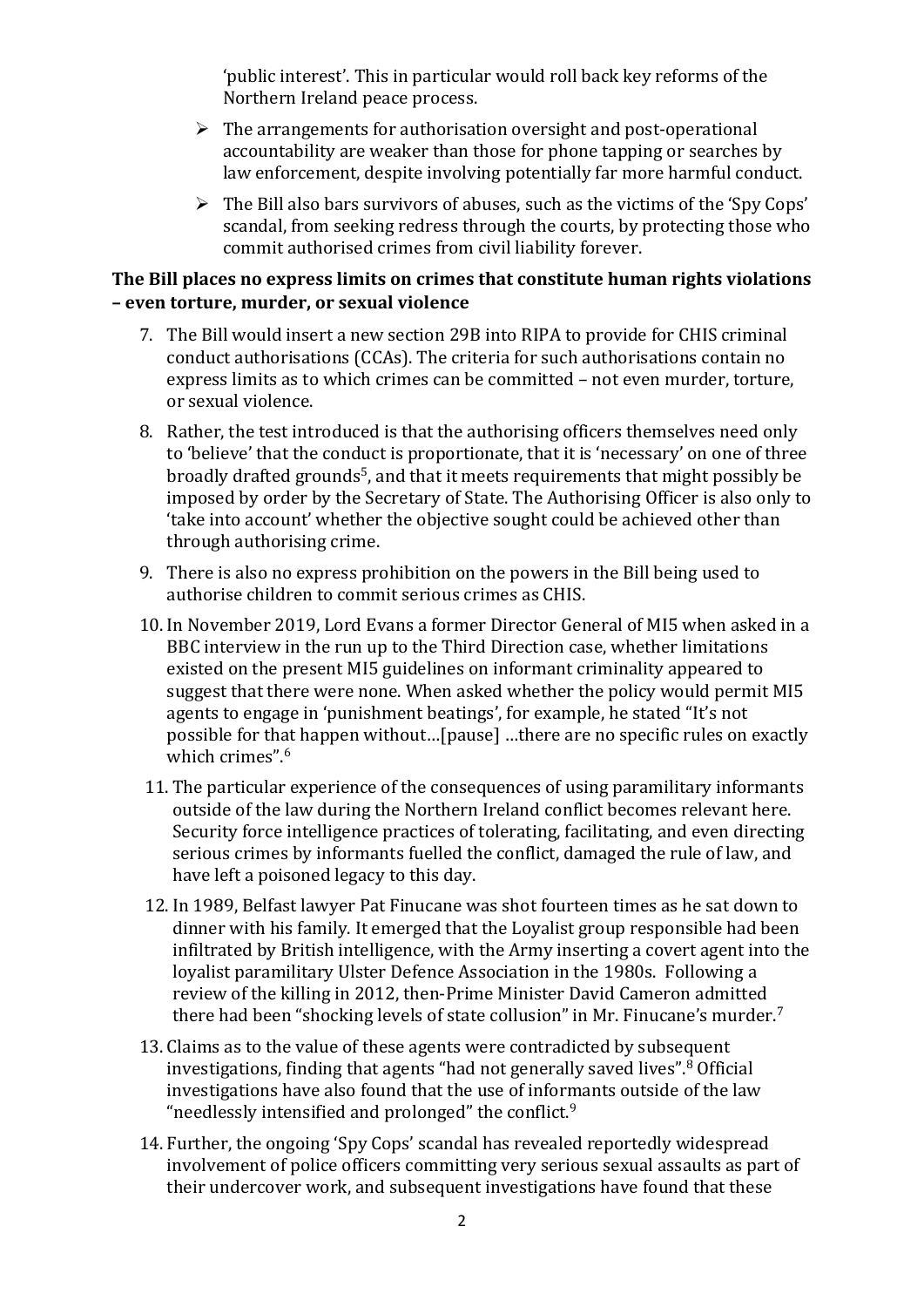abuses should have played no part in efforts to stop crime or public disorder. An internal inquiry in 2014 found that there were never "any circumstances where it would be appropriate for such officers to engage in intimate sexual relationships with those they are employed to infiltrate and target". <sup>10</sup>

## **Why the Government's reliance on the Human Rights Act will not be enough**

- 15. The Bill's Explanatory Notes stress that public authorities are bound by the Human Rights Act (HRA), which includes matters such as prohibition of torture.<sup>11</sup> However, the HRA cannot be seen as a safeguard against the authorisation of agent criminality because the Government has in fact taken the (fundamentally wrong) position that the HRA does not apply to crimes committed by its covert agents. For example, the IPT were told that even where an agent has been authorised to commit severe abuses such as torture, the Government does not believe the HRA applies because "the state, in tasking the CHIS…is not the instigator of that activity and cannot be treated as somehow responsible for it…it would be unreal to hold the state responsible."<sup>12</sup>
- 16. As a result, the Government cannot convincingly claim that the HRA will provide a sufficient safeguard since it does not believe the Act to apply to much of the conduct of covert agents – even when they become involved in abuses such as torture. As Parliament's Intelligence and Security Committee found of the UK's involvement in torture and rendition, the agencies engaged in "simple outsourcing of action they knew they were not allowed to undertake themselves". <sup>13</sup> There is a real risk that this Bill will enable them to do the same in the UK.
- 17. This worrying position is repeated in the Human Rights Memorandum published with the Bill, which makes the following claim:

…it is to be expected that there would not be State responsibility under the [ECHR] for conduct where the intention is to disrupt and prevent that conduct, or more serious conduct, rather than acquiesce in or otherwise give official approval for such conduct, and/or where the conduct would take place in any event.<sup>14</sup>

- 18. If this analysis is correct, an informant could be authorised to actively participate in, for example, a punishment beating or shooting, on grounds that the perpetrator intended to disrupt crime or that the shooting 'would take place in any event'. This cannot be right, but it is nonetheless the Government's clear, public view as to the level of 'safeguards' on crimes authorised under this Bill.
- 19. Worryingly, the Bill appears to provide the power to authorise CHIS to commit crime outside the UK as well. Section 27(3) of RIPA states that conduct authorised under Part 2 of that Act "includes conduct outside the United Kingdom". Under this Bill, this will include conduct authorised by CCA. This appears to leave it open to MI5 and other public authorities, including MI6 and the MOD, to authorise CHIS to commit potentially very serious crimes abroad. Indeed, during the Second Reading debate on the Bill, the Minister stated that the MOD needs the power to issue CCAs as "it might be necessary to access a proscribed organisation", suggesting that the MOD may wish to use the powers under this Bill to authorise criminal conduct overseas.<sup>15</sup>
- 20. This significantly widens the risk that criminal conduct authorised under these powers will lead to abuses, reminiscent of what took place during the first decade of the so-called 'war on terror'. For example, could these powers be used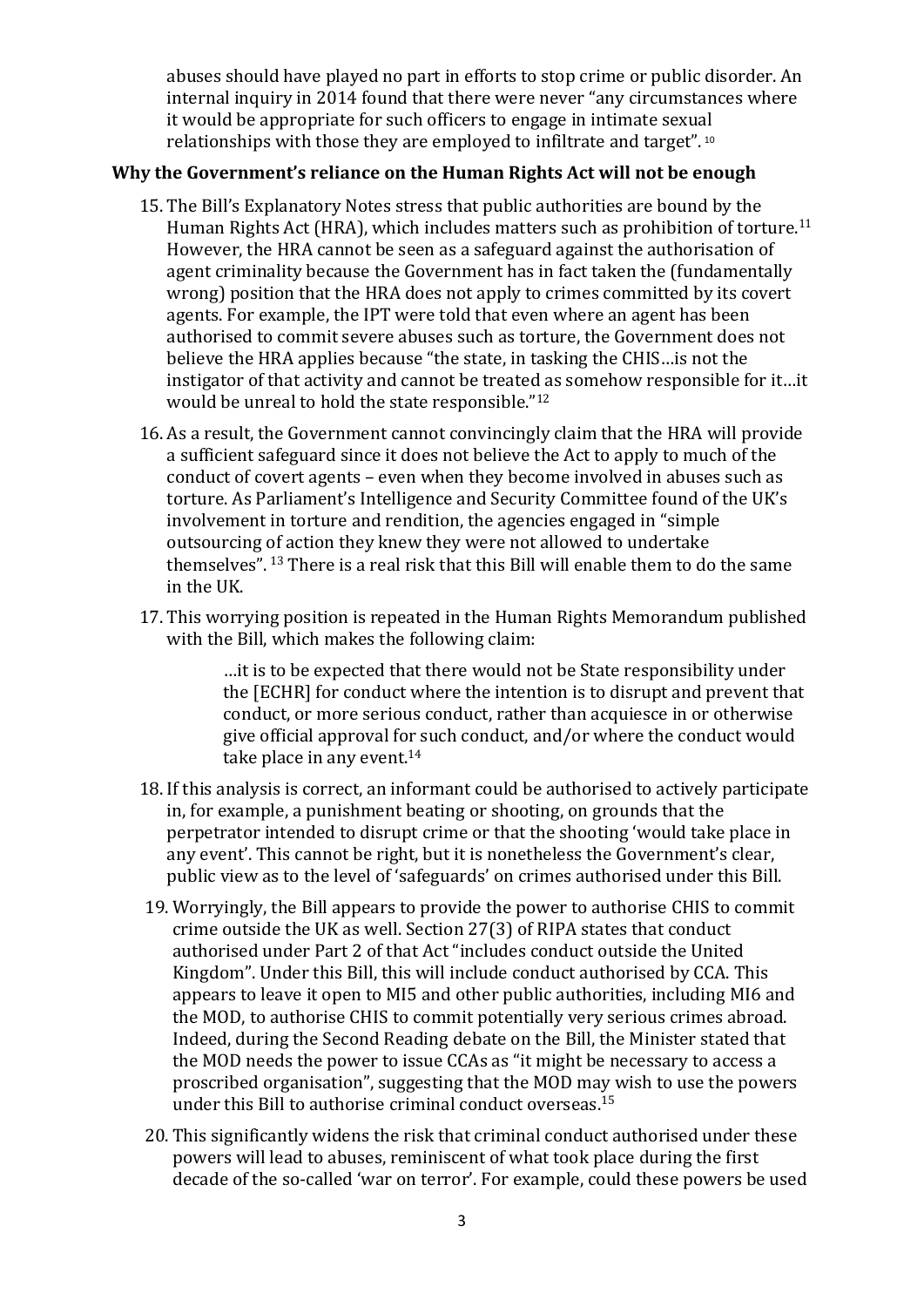to authorise a CHIS to join a proscribed group overseas, and potentially commit abuses against hostages to 'gain the trust' of that group? Or could they be used to authorise a CHIS to join a group overseas to help target its members for unlawful extrajudicial killings?

- 21. Despite these risks, it is even less clear that the HRA will act as a sufficient safeguard overseas than in the UK. As made clear following the UK's involvement in torture and rendition, it took in some cases nearly two decades to reveal the UK's involvement in abuses, with much of what took place still not fully known. It is highly likely that criminal conduct overseas authorised under this Bill would not be revealed for many years, if ever, leaving victims unable to seek redress.
- 22. But more fundamentally the Government has sought to limit the extra-territorial application of the ECHR and HRA. It would very likely argue that where a CHIS gets involved in even serious abuses such as torture or murder abroad, these human rights protections would not apply. This makes it all the more vital that express limits are included in this Bill.
- 23. Moreover, the extra-territorial impact of the Bill raises concerning questions about the UK Government's relations with its security partners. Where MI5, for example, issued a CCA to authorise CHIS criminal conduct that involved criminal activity in the Republic of Ireland, such conduct would be 'lawful for all purposes' under UK law but remain an offence under Irish law. Where the crime involved a serious rights abuse, for example, but the CHIS had returned to the UK, the fact that this activity had been authorised by the UK may make extradition difficult, despite the clear public interest in ensuring accountability for serious rights violations.

### **Why express limits on crimes will help agents, not place them at risk**

- 24. The Government claims that to set express, public limits on the crimes covert agents can commit would enable the groups they infiltrate to set 'tests', probing their willingness to commit certain crimes and thereby determine whether they are acting as a CHIS.
- 25. But the Government's argument is contradictory and confused. While claiming that to publish clear limits on conduct would put agents at risk, it also seeks to say the HRA's ban on torture or killing provide these clear public limits. If the UK's position – as enshrined in the HRA – on torture, murder and other serious abuses is clear as the Government suggests, then there is no reason why groups could not create a 'test' as things currently stand.
- 26. Former Director of Public Prosecutions Lord Ken Macdonald has expressed real scepticism about the claim that clear limits would create "a litmus test for unmasking infiltrators":

"If you're really one of us, shoot Joe Pesci" — as though crooks need a checklist in a statute to know that an undercover police officer won't kill to order. Ministers should peel their eyes away from The Sopranos and acknowledge that public confidence in official lawbreaking is a fragile thing that requires the reassurance of boundaries."<sup>16</sup>

27. The UK's approach stands in contrast to that of other countries, including the US and Canada. Recent legislation governing the use of agents in by the Canadian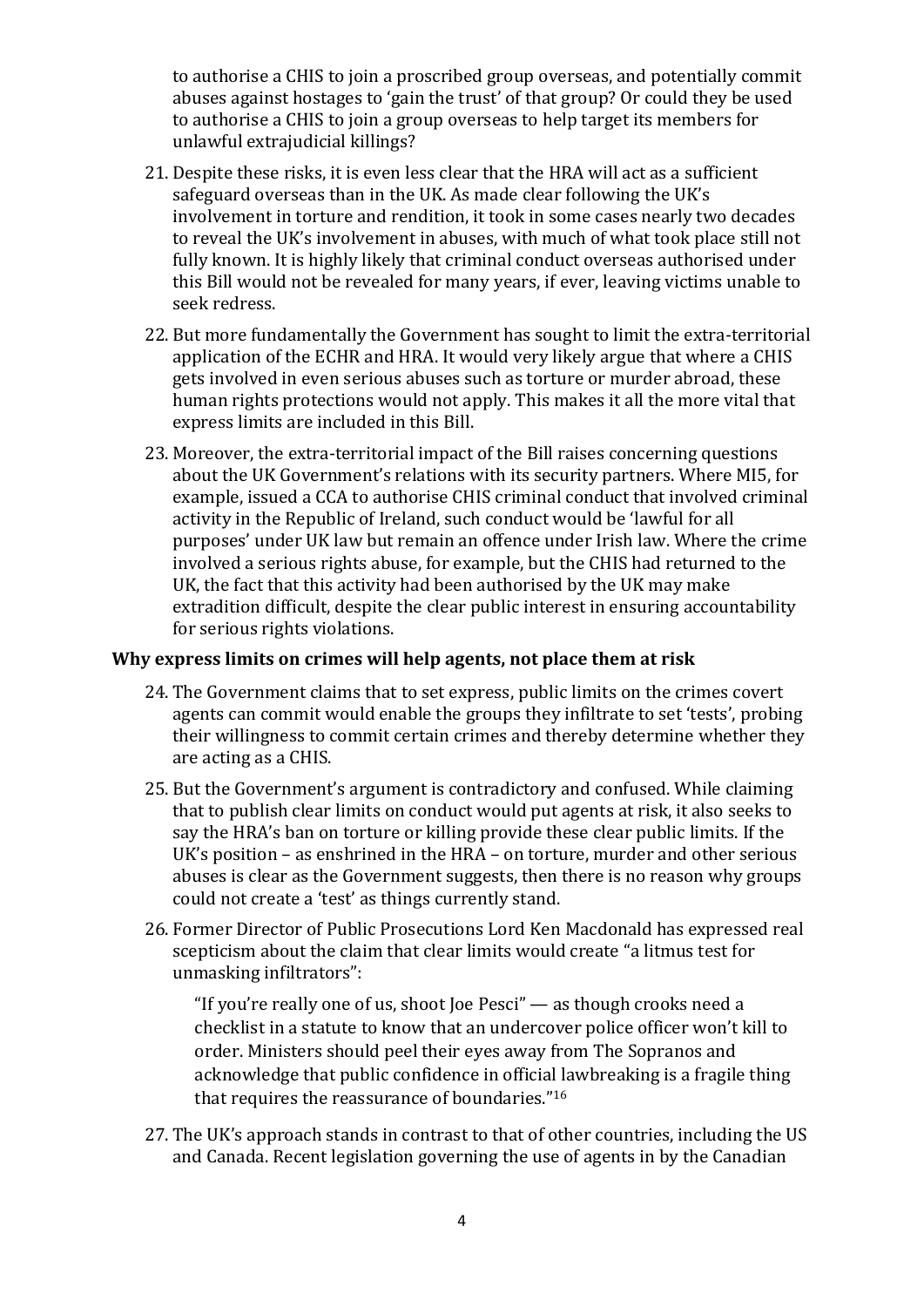intelligence services has put clear legal limits on what crimes its agents can become involved in. The Canadian Parliament prohibited the following offences:

- a) causing, intentionally or by criminal negligence, death or bodily harm to an individual;
- b) wilfully attempting in any manner to obstruct, pervert or defeat the course of justice;
- c) violating the sexual integrity of an individual;
- d) subjecting an individual to torture or cruel, inhuman or degrading treatment or punishment, within the meaning of the Convention Against Torture;
- e) detaining an individual; or
- f) causing the loss of, or any serious damage to, any property if doing so would endanger the safety of an individual.<sup>17</sup>
- 28. The Solicitor General sought to claim during the Second Reading debate on the Bill that these provisions did not relate to the use of CHISs and that "the specifics of what a CHIS may be tasked by the agency to do in Canada…is not on the face of their legislation."<sup>18</sup> This is clearly wrong. The express limits provided by section 20(18) apply to criminal conduct by both CSIS officers as well as to persons "other than an employee" who are directed by CSIS officers to engage in criminal conduct. The Solicitor General may have mistaken the provisions of section 20 with section 12.2 of the same Act which does make clear that specific criminal conduct which CHIS can be authorised to do is to be specified by direction and so is not 'on the face of their legislation'. However, what CHIS may never be tasked to do is clearly expressed as public limits on what may be authorised.
- 29. In addition, the FBI has for many years run agents using guidelines introduced in 2006 that expressly ban certain criminal conduct. The agency has learnt from bitter experience as to the need to adopt clear guidelines, with FBI officers themselves receiving long jail terms for their involvement in the crimes of their agents.<sup>19</sup>
- 30. Far from such actions having helped stop organised crime, FBI agents were found to have exaggerated the impact of their informants and abetted murders and racketeering committed by one group in place of another.<sup>20</sup> As a result, according to guidelines issued by the US Attorney General, the FBI may never authorise an informant to "participate in any act of violence except in selfdefense" or "participate in an act designed to obtain information for the FBI that would be unlawful if conducted by a law enforcement agent".<sup>21</sup>
- 31. Any remaining concerns can easily be dealt with by prosecutorial discretion. If an agent is truly forced to commit a grave criminal act, they may have a defence of duress and if not, they can contend that his prosecution would not be in the public interest. Prosecutorial discretion after the event is the only proper way to deal with such an exceptional situation, if it ever occurs.

# **Prohibition on CHIS criminal conduct within groups engaged in entirely lawful activity**

32. It is also notable that the Bill places no express limits on the types of groups that CHIS activity involving a CCA can be granted for. There is no express prohibition therefore in relation to the activities of Trade Unions, anti-racism campaigns and environmental campaigns that have been the site of illegitimate CHIS activity in the past. Whilst there is of course a much broader question in the prohibition of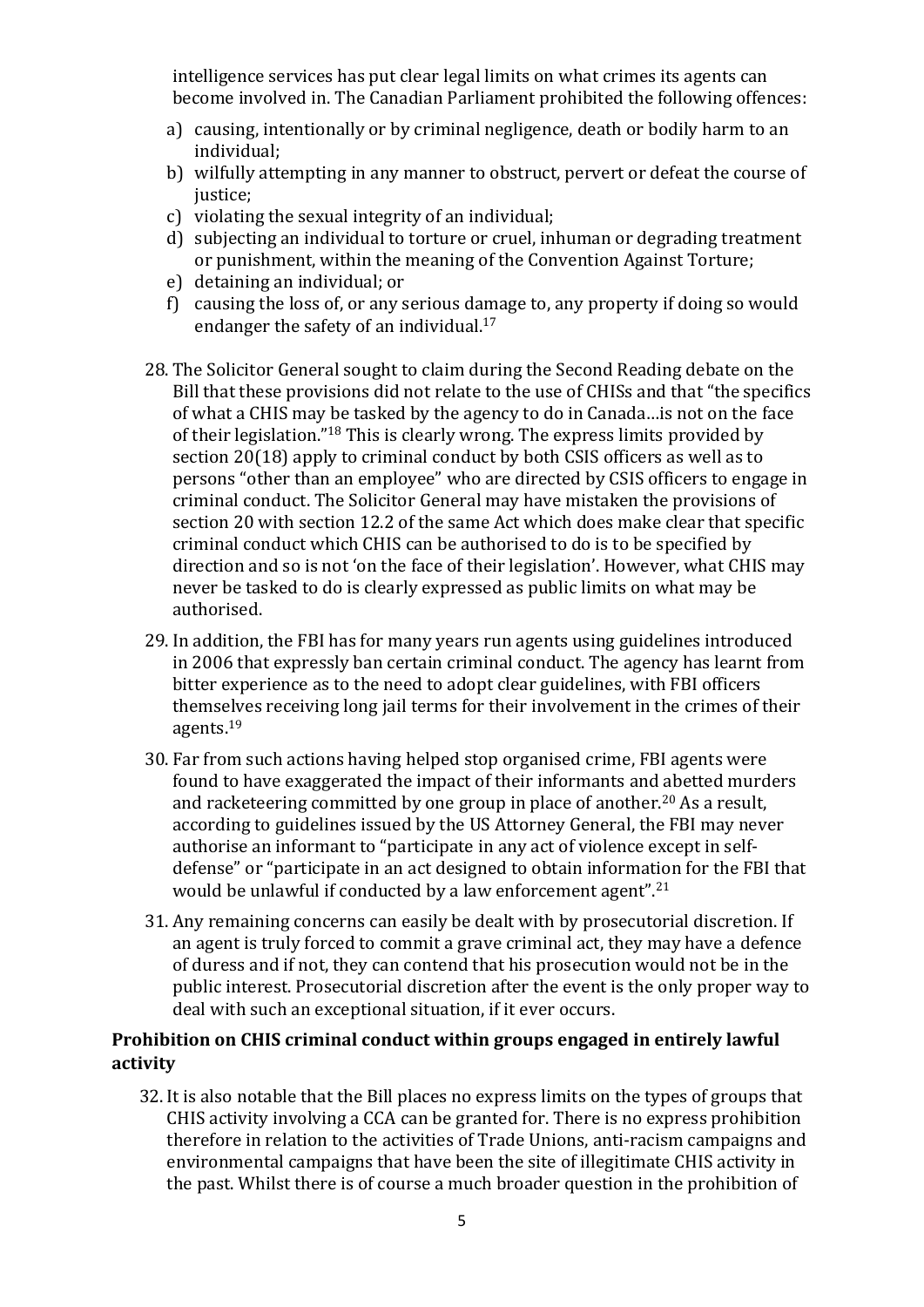CHIS infiltration *per se* of groups engaged in entirely lawful activity that is not dealt with under RIPA it is also notable that this question is not expressly addressed in relation to CCA's. A safeguard could be added to the bill that would limit CCA's being limited to CHIS activities in groups linked to serious criminal offences.

# **Legalising crime: how the bill would end the separation of powers**

- 33. When CHIS criminality has taken place, the independent assessment of prosecutors is essential in determining whether prosecution of a CHIS is in the public interest. But this Bill would not only bypass prosecutors entirely, it would give MI5 and other executive agencies the unprecedented power to declare serious breaches of UK law 'lawful for all purposes'.
- 34. This goes far further than the present system for MI5 'authorising' the involvement of CHIS in criminal offences, which does not as a matter of law place 'authorised' criminal offences committed by informants beyond the reach of prosecutors and the courts. That is also the case with other law enforcement bodies.
- 35. The MI5 'Guidelines on the use of Agents who participate in Criminality' (March 2011), themselves state that "RIPA does not provide any immunity from prosecution for agents or others who participate in crimes,"<sup>22</sup> and makes clear that an authorisation under the policy has "no legal effect" and "does not confer" immunity from prosecution.<sup>23</sup> While we continue to have serious concerns about how the system works in practice, this Bill goes far further and purports to give complete legal immunity.
- 36. The office of the Director of Public Prosecutions Northern Ireland recently made clear the importance of prosecutors' judgment in assessing CHIS criminal conduct. Commenting on the continuing investigations into the use of a UK agent in the IRA's internal enforcement unit, believed to have committed multiple murders and torture during the conflict, $24$  it emphasised that, regardless of the mechanism which the information is conveyed to the DPP ('the Director''), that:

...it is important that the following matters are clearly understood and adhered to by those involved: (i) the purpose of any process is to bring relevant facts relating to the decision to the attention of the Director; (ii) no undue pressure should be placed upon the Director in relation to any decision; (iii) the decision as to where the public interest balance lies, having regard to all relevant public interest considerations, is one for the Director alone and nobody else.<sup>25</sup>

- 37. The intention of the Bill will be to instead make criminal offences committed by CHIS 'lawful' provided that the authorising authorities have given the go ahead for the informant to commit the crime in advance through a 'Criminal Conduct Authorisation'.<sup>26</sup>
- 38. It is not clear if the significant impacts on the criminal justice system of such provisions have been thought through. Take for example the following scenario – a PSNI detective in Northern Ireland visits the scene of a racist attack conducted to intimidate an ethnic minority family from an area that is thought to have loyalist paramilitary involvement. The attack has caused damage to the property and left the family badly shaken and scared. Diligently discharging their functions the Detective assures the family there will be a through Police investigation. On further internal inquiry however the Detective is informed that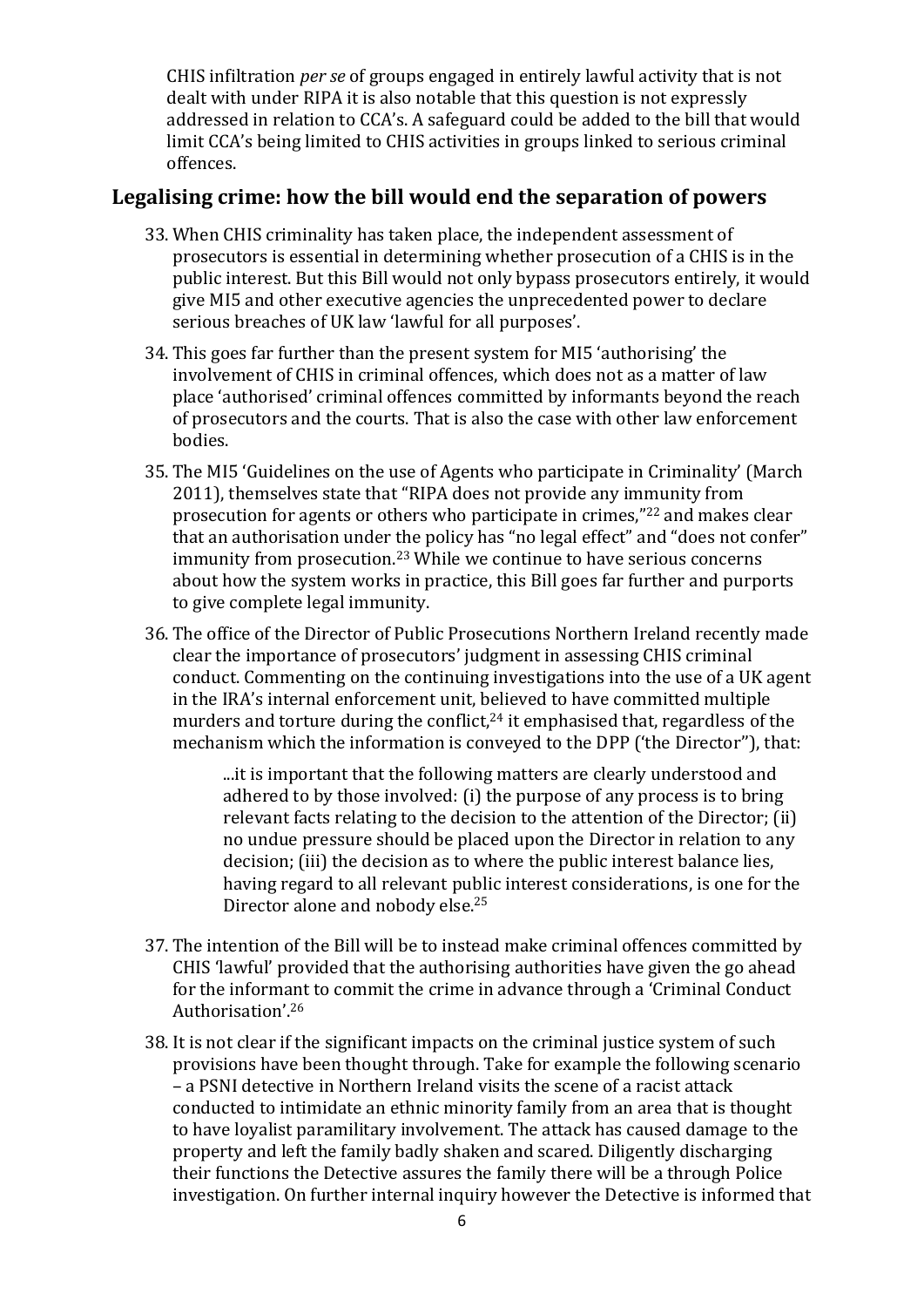the attack whilst directed by a paramilitary leadership was carried out by a CHIS, whose participation was deemed 'necessary and proportionate' not to reveal their cover, and was covered by a CCA. There is in essence 'no crime' for the Detective to investigate, but the Detective will be presumably precluded from informing the family of this, and instead will be expected to deceive the family that an investigation is taking place. It is not clear if the family will be able to claim criminal injuries compensation, as the intended impact of CCAs is that no crime has been committed.

- 39. This is especially concerning given the range of public authorities empowered by draft clause 2 of the Bill to grant such authorisations, which seems unnecessarily broad for the purposes of the Bill. In light of their institutional position and competencies, these authorities cannot be expected to conduct full and comprehensive necessity and proportionality assessments without contemporaneous independent judicial oversight.
- 40. The intention of the Bill is therefore to 'legalise' criminal offences with the purpose and effect that such authorised crimes cannot be subject to investigation and prosecutorial processes, by virtue of ceasing to be criminal offences. Independent decision making by Prosecutors on public interest grounds will no longer take place in circumstances where the evidential test cannot be met. In essence far from putting "existing practice on a clear and consistent statutory footing", as is claimed in the Explanatory Notes, $27$  the Bill as introduced would dramatically erode the separation of powers and deprive independent prosecutors of their ability to prosecute serious criminal conduct where it is in the public interest to do so.
- 41. This goes significantly further than regimes of two of UK's closest 'Five Eyes' intelligence partners. For example, Canada's intelligence service can only use their authorisation process to give agents a defence to prosecution, rather than any blanket immunity.<sup>28</sup> Even the FBI, which can issue immunity from prosecution, can only do so where the activity is authorised within the express limits set out in its guidance – again demonstrating the importance of clear limits on conduct.<sup>29</sup> Where informants are to become involved in the most serious crimes permitted, the FBI also requires federal prosecutors to sign-off on authorisations.<sup>30</sup>
- 42. Beyond the broader questions of separation of powers in a democratic society, the independence of decision making by the Director of Public Prosecutions (DPP) has in particular been a cornerstone of the justice reforms of the Northern Ireland peace process. Prior to this there were controversial Executive interventions in decisions not to prosecute State actors. In this context the Criminal Justice Review that flowed from the Belfast/Good Friday Agreement recommended that legislation should "confirm the independence of the prosecutor"<sup>31</sup> Superintendence of the DPP by the Attorney General was removed and prosecutorial decisions are made independently by the DPP on the basis of the statutory Code for Prosecutors. As alluded to above the same problem occurs in relation to the police investigative stage. In essence this risks in the Northern Ireland context a return to the practices of the 1980s where the MI5 led-Walker Report led to the restructuring of the RUC and a system of Special Branch primacy, whereby arrests and charges of suspects by detectives were subject to Special Branch approval to provide a power of veto over CHIS arrests.<sup>32</sup> The reforms to policing, including those driven by the Pattern Commission and Police Ombudsman reports have led to significant reforms. This Bill however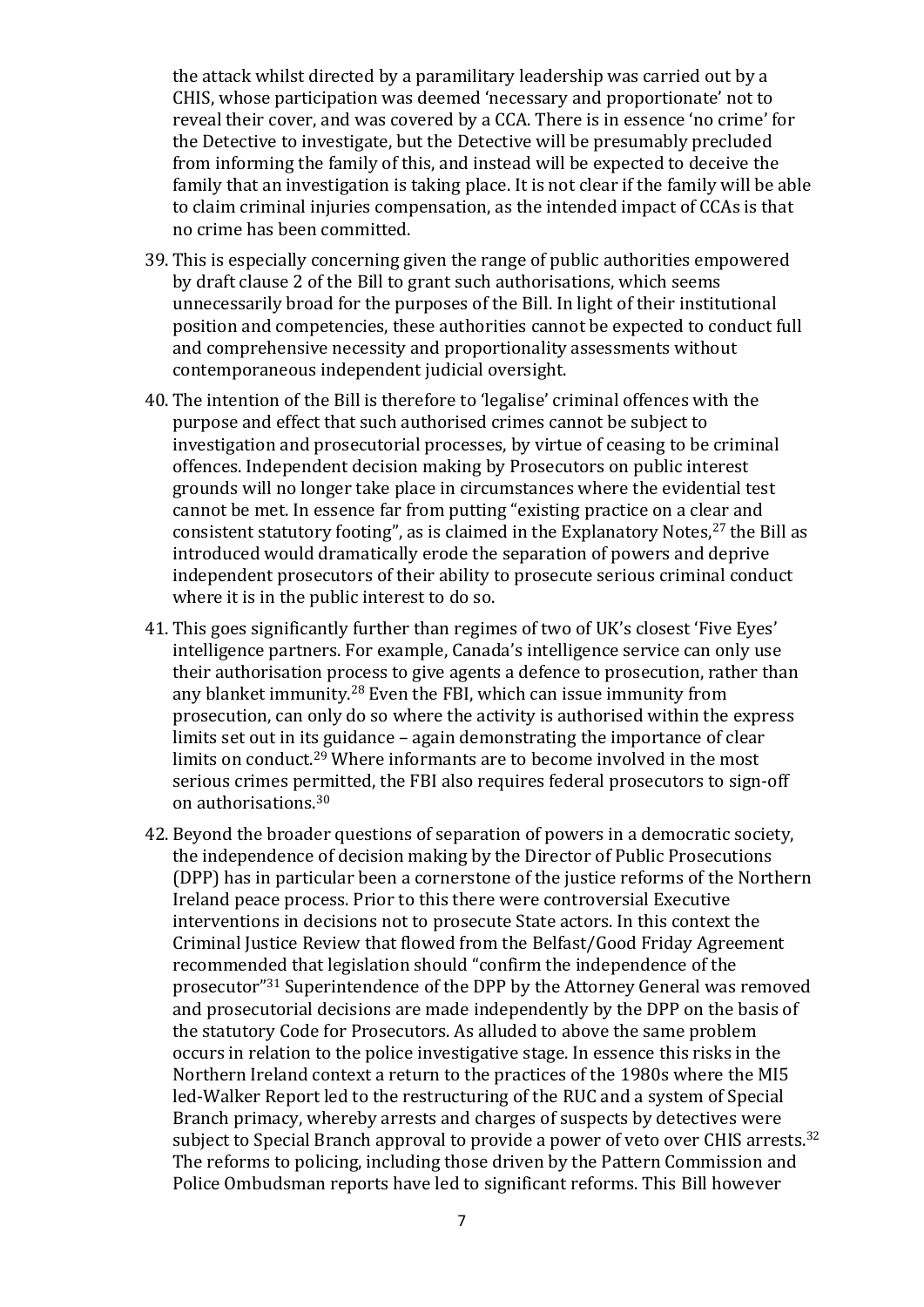threatens to reverse reforms of the peace process in one of the most controversial areas of policing and prosecutorial policy.

43. Scotland also has maintained for hundreds of years an independent criminal justice system, which risks being bypassed by the authorisation process in the Bill.

## **Weaker oversight on serious crimes than search warrants or phone tapping**

- 44. The Bill includes no system of warrants or independent judicial approval for the authorisation of crimes, meaning crimes by agents would be subject to even weaker oversight than phone tapping or searches by law enforcement. Nor is there even a requirement for approval by the Attorney General or Secretary of State before serious criminality is authorised. Authorisation is granted, for any crime of any severity, internally.
- 45. Survivors of sexual assault by police officers in the 'Spy Cops' cases have rightly sought legal redress for the abuses they suffered. But this bill would mean these claims could never be brought, since it would bar civil action for authorised activity. There are also serious concerns that the Bill appears also to bar victims from seeking compensation under the Criminal Injuries Compensation Scheme.<sup>33</sup>
- 46. The only oversight the Bill proposes is for the Investigatory Powers Commissioner (IPC) to "in particular, keep under review" the use of these powers in its regular Annual Report, reviewing serious crimes long after they have taken place. Published sometimes two years thereafter, the Annual Report is likely to contain only limited public information, if at all. Such information may be reserved to the confidential Annex to the Annual report, but there will be no way to confirm this. The IPC itself has raised serious concerns about the recording and reporting of MI5 involvement in crime, finding in his last annual report that "MI5 lack reliable central records around [participation in crime] activity and that there is no consistent review process."<sup>34</sup>
- 47. Once more, the oversight powers in the Bill are far weaker than those operated by the UK's intelligence partners. The FBI has repeatedly released details of the number of crimes committed by its agents as part of efforts to increase transparency over the use of this power. $35$  Canada's new legislation requires details of the use of CHIS to be issued in an annual report, as this Bill does, but requires it to include not only the number of authorisations issued each year but also the nature of the acts committed – which this Bill does not.<sup>36</sup>
- 48. The Bill also falls far short of the Patten-commission recommended (but not yet implemented) Commissioner for Covert Law Enforcement for Northern Ireland, which was to be granted powers to ensure informants were only "being used within the law".<sup>37</sup>

#### **In summary, we would urge significant amendments are made to the Bill:**

- **1. Introduce clear limits on the face of the legislation preventing the authorisation of crimes such as murder, torture, and sexual violence;**
- **2. Create real-time, effective authorisation and oversight mechanisms to ensure that authorisations to commit crimes have at least as robust authorisation and oversight as search warrants or phone tapping, and effective arrangements for post-operational accountability;**
- **3. Ensure the UK's prosecuting authorities can independently review crimes committed by CHIS, and remove the power for MI5 and other public authorities to brand crime 'lawful for all purposes'.**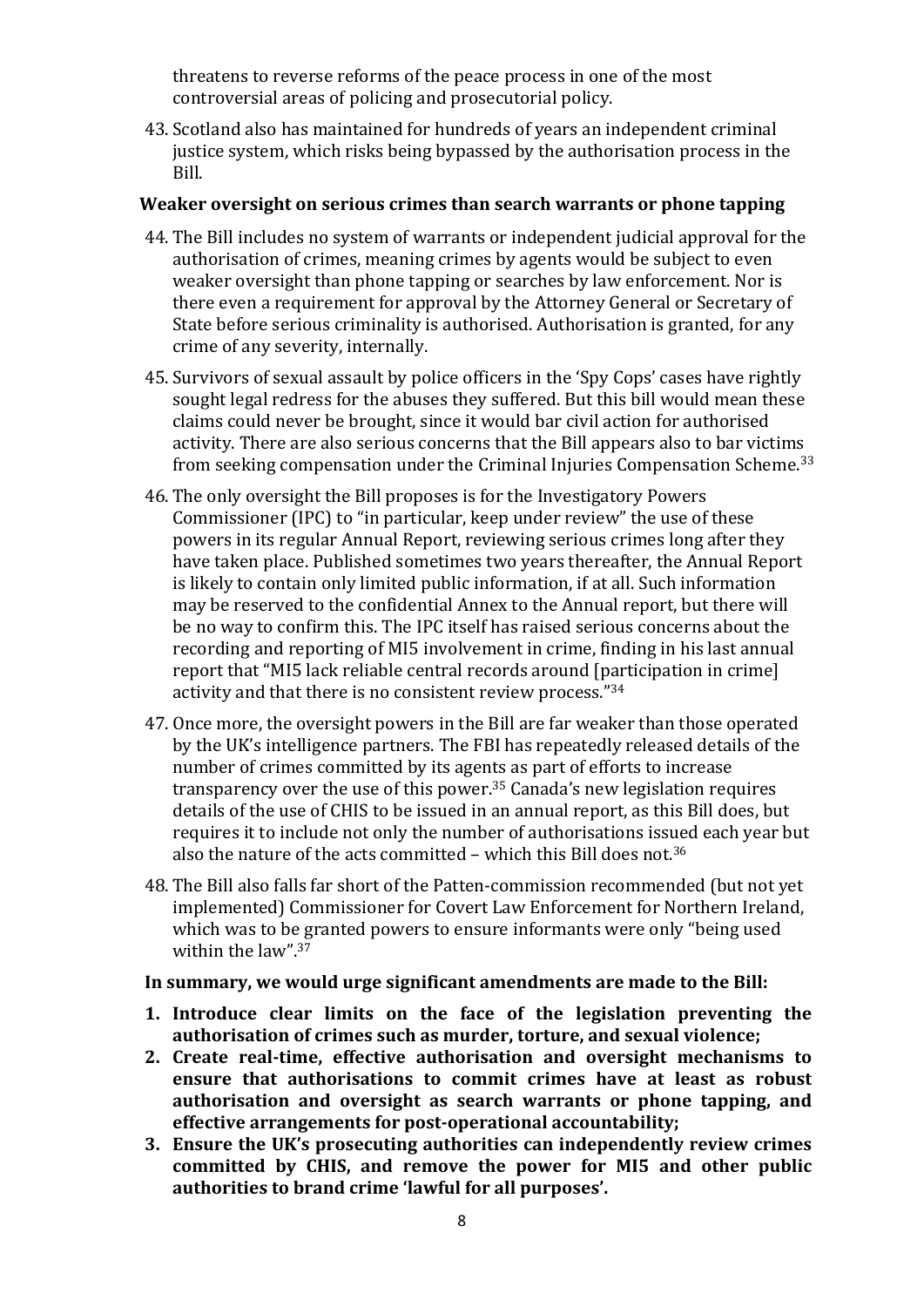#### **14/10/2020**

<sup>2</sup> <https://privacyinternational.org/legal-action/third-direction-challenge>; https://reprieve.org.uk/update/takinglegal-action-prime-ministers-secret-order-british-spies/

<sup>5</sup> Namely: (a) in the interests of national security; (b) for the purpose of preventing or detecting crime or of preventing disorder; or (c) in the interests of the economic well-being of the UK.

<sup>6</sup> The Guardian, MI5 policy 'gives agents legal immunity to commit serious crimes'', 5 November 2019, available at: [https://www.theguardian.com/uk-news/2019/nov/05/mi5-policy-gives-agents-legal-immunity-to-commit-serious](https://www.theguardian.com/uk-news/2019/nov/05/mi5-policy-gives-agents-legal-immunity-to-commit-serious-crimes)[crimes.](https://www.theguardian.com/uk-news/2019/nov/05/mi5-policy-gives-agents-legal-immunity-to-commit-serious-crimes) See also BBC Radio 4, Today Programme, 5 November 2019, available at: <https://www.bbc.co.uk/programmes/m0009zbd>.

<sup>7</sup> <https://www.theguardian.com/uk/2012/dec/12/david-cameron-pat-finucane-murder>

<sup>8</sup> The Rt HON.Sir Desmond de Silva, *The Report of the Patrick Finucane Review*, December 2012 (The stationary Office, London 2012), paragraphs 31, 32 and 24.226, available at: [https://assets.publishing.service.gov.uk/government/uploads/system/uploads/attachment\\_data/file/246867/0802](https://assets.publishing.service.gov.uk/government/uploads/system/uploads/attachment_data/file/246867/0802.pdf) [.pdf](https://assets.publishing.service.gov.uk/government/uploads/system/uploads/attachment_data/file/246867/0802.pdf)

<sup>9</sup> In relation to the Stevens Investigations see:

<https://www.theguardian.com/uk/2003/apr/17/northernireland.northernireland2>

<sup>10</sup> [https://www.met.police.uk/SysSiteAssets/foi-media/metropolitan-](https://www.met.police.uk/SysSiteAssets/foi-media/metropolitan-police/priorities_and_how_we_are_doing/corporate/operation-herne---report-2-allegations-of-peter-francis-operation-trinity)

police/priorities and how we are doing/corporate/operation-herne---report-2-allegations-of-peter-francis[operation-trinity](https://www.met.police.uk/SysSiteAssets/foi-media/metropolitan-police/priorities_and_how_we_are_doing/corporate/operation-herne---report-2-allegations-of-peter-francis-operation-trinity)

 $\frac{11}{11}$  Explanatory Notes, paragraph 14.

 $12$  As stated by Government at the public hearings in the 'Third Direction' case before the Investigatory Powers Tribunals 5-6 November 2019.

<sup>13</sup> <https://fas.org/irp/world/uk/isc-detainee.pdf>

<sup>14</sup> [https://publications.parliament.uk/pa/bills/cbill/58-01/0188/CHIS%20\(CC\)%20Bill%20-](https://publications.parliament.uk/pa/bills/cbill/58-01/0188/CHIS%20(CC)%20Bill%20-%20ECHR%20Memo%20FINAL.pdf)

[%20ECHR%20Memo%20FINAL.pdf](https://publications.parliament.uk/pa/bills/cbill/58-01/0188/CHIS%20(CC)%20Bill%20-%20ECHR%20Memo%20FINAL.pdf) paragraph 16

<sup>15</sup> https://bit.ly/3dkdAcJ

<sup>16</sup> <https://www.thetimes.co.uk/article/government-must-not-give-green-light-to-lawbreaking-fpp3kwrhz>

<sup>17</sup> <https://laws-lois.justice.gc.ca/eng/acts/c-23/page-8.html#docCont>

<sup>18</sup> Hansard, 5 October 2020, column 708, The Solicitor General (Michael Ellis)

<sup>19</sup> [https://www.csmonitor.com/USA/Justice/2013/0604/Whitey-Bulger-trial-and-the-FBI-How-have-rules-about](https://www.csmonitor.com/USA/Justice/2013/0604/Whitey-Bulger-trial-and-the-FBI-How-have-rules-about-informants-changed)[informants-changed](https://www.csmonitor.com/USA/Justice/2013/0604/Whitey-Bulger-trial-and-the-FBI-How-have-rules-about-informants-changed)

<sup>20</sup> https://www.publicaffairsbooks.com/titles/dick-

lehr/blac[kmass/9781610391092/?utm\\_expid=.OyywKgKNQfKo0ZgN1WBZtg.0&utm\\_referrer=https%3A%2F%2F](https://www.publicaffairsbooks.com/titles/dick-lehr/black-mass/9781610391092/?utm_expid=.OyywKgKNQfKo0ZgN1WBZtg.0&utm_referrer=https%3A%2F%2Fwww.google.com%2F) [www.google.com%2F](https://www.publicaffairsbooks.com/titles/dick-lehr/black-mass/9781610391092/?utm_expid=.OyywKgKNQfKo0ZgN1WBZtg.0&utm_referrer=https%3A%2F%2Fwww.google.com%2F) ; <https://www.newyorker.com/magazine/2015/09/21/assets-and-liabilities>

<sup>21</sup> <https://fas.org/irp/agency/doj/fbi/chs-guidelines.pdf>

<sup>22</sup> MI5 Guidelines on the use of Agents who participate in Criminality (March 2011), paragraph 3.

<sup>23</sup> MI5 Guidelines on the use of Agents who participate in Criminality (March 2011), paragraph 9.

<sup>24</sup> <https://www.opkenova.co.uk/> "Former chief constable Jon Boutcher is leading an independent team to conduct the investigation into a range of activities surrounding an alleged individual codenamed Stakeknife. Many are concerned at the involvement of this alleged State agent in kidnap, torture and murder by the Provisional IRA during 'the troubles' and believe they were preventable."

<sup>25</sup> Correspondence from Michael Agnew, Deputy DPP, Public Prosecution Service to CAJ, 8 Feb 2019.

<sup>26</sup> Explanatory Notes: Covert Human Intelligence Sources (Criminal Conduct) Bill as introduced in the House of Commons on 24 September 2020 (Bill 188), paragraph 23.

<sup>27</sup> As above, paragraph 2.

<sup>28</sup> <https://laws-lois.justice.gc.ca/eng/acts/c-23/page-8.html#docCont>

<sup>29</sup> <https://fas.org/irp/agency/doj/fbi/chs-guidelines.pdf>

<sup>30</sup> <https://fas.org/irp/agency/doj/fbi/chs-guidelines.pdf>

<sup>31</sup> Review of the Criminal Justice System in Northern Ireland. HMSO. March 2000 Para. 4.162-3 see also <https://www.legislation.gov.uk/ukpga/2002/26/section/42>

<sup>32</sup> [https://www.theguardian.com/uk-news/2018/jun/26/special-branch-ruc-put-evidence-before-arrest-walker](https://www.theguardian.com/uk-news/2018/jun/26/special-branch-ruc-put-evidence-before-arrest-walker-mi5-report-northern-ireland)[mi5-report-northern-ireland](https://www.theguardian.com/uk-news/2018/jun/26/special-branch-ruc-put-evidence-before-arrest-walker-mi5-report-northern-ireland)

<sup>33</sup> <https://twitter.com/thebrieftweet/status/1309513260379631617>

<sup>34</sup> <https://ipco.org.uk/docs/IPCO%20Annual%20Report%202018%20final.pdf>

<sup>35</sup> <https://www.newyorker.com/magazine/2015/09/21/assets-and-liabilities> ; [https://www.dailydot.com/irl/fbi](https://www.dailydot.com/irl/fbi-informants-otherwise-criminal-activity-report-foia/)[informants-otherwise-criminal-activity-report-foia/](https://www.dailydot.com/irl/fbi-informants-otherwise-criminal-activity-report-foia/)

<sup>36</sup> <https://laws-lois.justice.gc.ca/eng/acts/c-23/page-8.html#docCont>

<sup>37</sup> 'A New Beginning: Policing in Northern Ireland', The Report of the Independent Commission on Policing in Northern Ireland', September 1999 (Patten Report) para. 6.44. "A *Commissioner for Covert Law Enforcement in Northern Ireland* – a senior judicial figure with a remit to oversee surveillance, use of informants and undercover

<sup>1</sup> <https://services.parliament.uk/bills/2019-21/coverthumanintelligencesourcescriminalconduct.html>

<sup>3</sup> [https://www.csmonitor.com/USA/Justice/2013/0604/Whitey-Bulger-trial-and-the-FBI-How-have-rules-about](https://www.csmonitor.com/USA/Justice/2013/0604/Whitey-Bulger-trial-and-the-FBI-How-have-rules-about-informants-changed)[informants-changed](https://www.csmonitor.com/USA/Justice/2013/0604/Whitey-Bulger-trial-and-the-FBI-How-have-rules-about-informants-changed)

<sup>4</sup> <https://laws-lois.justice.gc.ca/eng/acts/c-23/page-8.html#docCont>